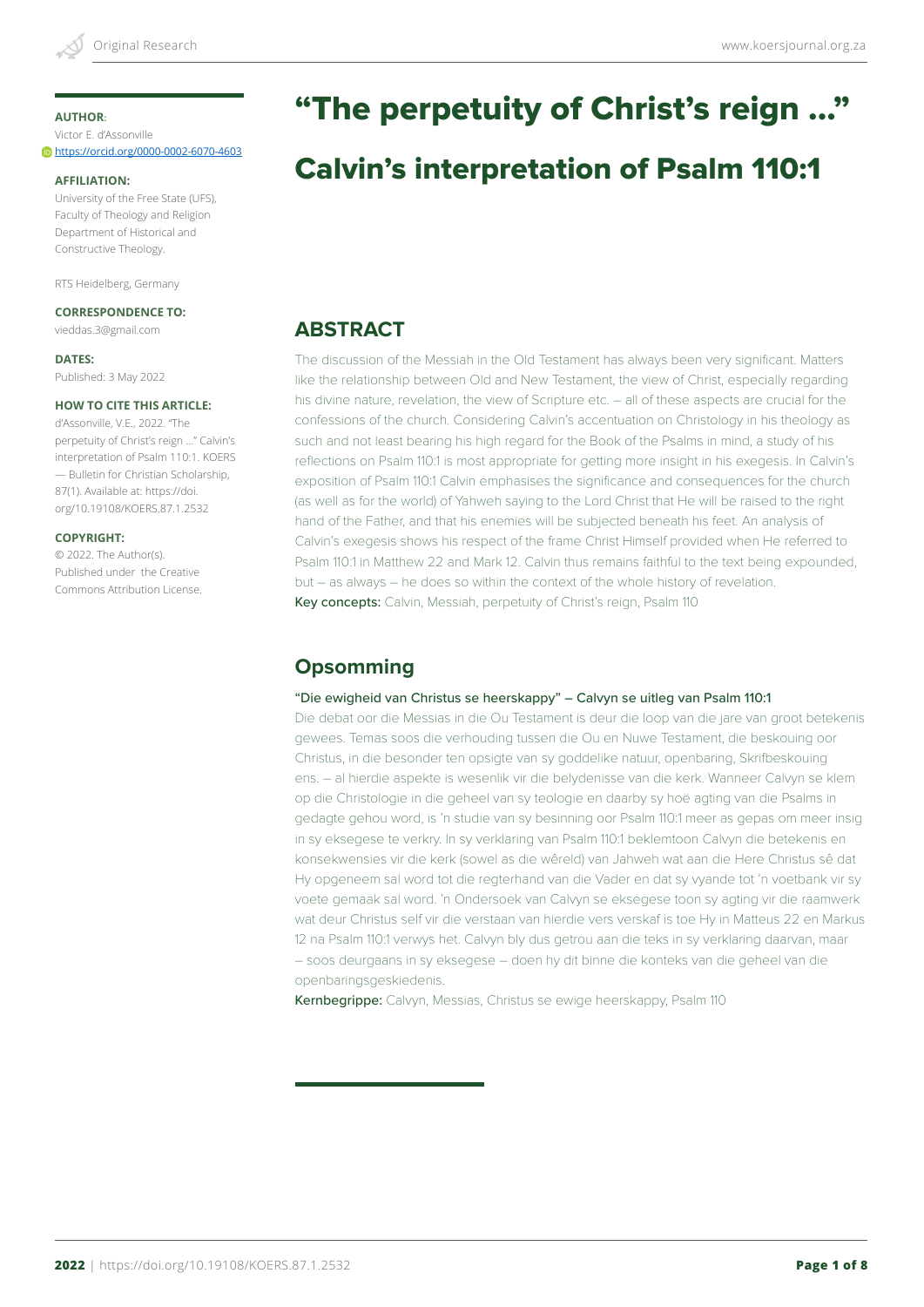# **"The perpetuity of Christ's reign ..."**

# **Calvin's interpretation of Psalm 110:1**<sup>1</sup>

*"... necesse est impleri omnia quae scripta sunt in lege Mosi et prophetis et psalmis de me." Tunc aperuit illis sensum ut intellegerent scripturas ...* (Luke 24:44-45)

*Psalmos Prophetiis adnumero: quando his commune est quod illis tribuimus.*  (Calvin, 1543, Inst. 4,8,6; OS 5,138,13 et seq.; cf. Battles' translation in Calvin, 1960) *I include the psalms with the prophecies, since what we attribute to the prophecies is common to them.* 

.*.. ad fidem Christi revocat, tanquam ad scopum atque adeo summam. Nam et ex ea dependent quae mox sequuntur.* (Calvin, 1548, on 2 Tim 3:15; CO 52,382) *For this reason he directs us to the faith of Christ as the design [scope], and therefore as the sum, of the Scriptures; for on faith depends also what immediately follows.*

In his voluminous commentary on the Psalms from the year 1557, Calvin mentions various prophesies about and references to Christ found in several Psalms. However, in no other Psalm does he apply the Psalm in such an exclusive way to Christ as he does in his exegesis of Psalm 110. He says, for example, that "the truths here stated relate neither to David nor to any other person than the Mediator alone" (CO 32.159; CStA 6.316.24-25).<sup>2</sup> Because of the decisive place of Christology in any theology, Calvin's reflections on this crucial biblical text are very illuminating to get some insight in the Reformer's exegesis as well as his biblical thinking.

## **The Messiah in the Old Testament**

The discussion of the Messiah in the Old Testament has always been intense and significant. Not only the question regarding how one should treat the Old Testament as such and prophesies about the Messiah in the Old Testament, $3$  but also the relationship between the Messiah spoken about in the Old Testament, and Jesus of Nazareth, are topics that lead to vehement disputes in theological circles. This subject – the Messiah in Psalm 110 as a classical example of this theme in the Old Testament – is therefore unequivocally concerned with the reformed confession of faith and the reformed heritage. As a matter of fact, the question

<sup>1</sup> An earlier version of this article was published in De Bruijne, Burger & Te Velde (2015:17-25) – the editors gave their permission for the publication of a revised version.

<sup>2</sup> English translations by James Anderson (Calvin, 1845-1849). However, I do not use his translation in every instance – it depends on the accuracy.

<sup>3</sup> Strauß (1922:618) says: "Obwohl die Thematik 'Messias'/'messianisch' als solche und aufs Ganze gesehen zunächst keineswegs zu den umfangreichsten und bedeutendsten des Alten Testaments gehört, impliziert sie so doch wichtigste Grundentscheidungen alttestamentlicher und vor allem dann biblischer Theologie." Cf. also Greßmann (in Strauß, 1992:618): "... streicht man ihn [den Messias – VEd'A] aus der Verkündigung der älteren Propheten, so ist die notwendige Konsequenz, die Heilserwartungen überhaupt aus ihren Schriften auszumerzen."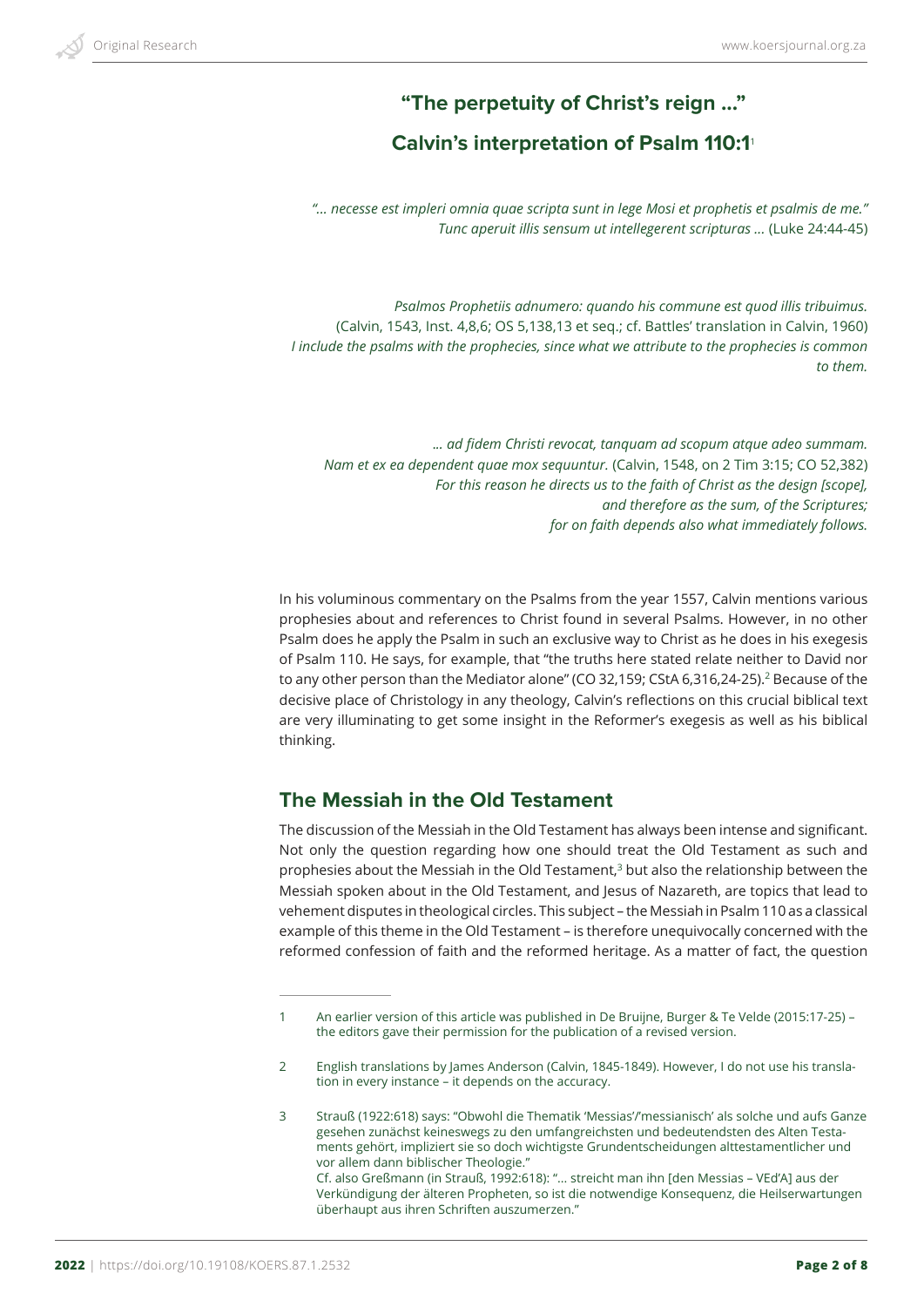about the Messiah in the Old Testament and the fulfilling of the messianic prophesies in the New Testament can be said to constitute part of the heart of reformed theology. It touches on issues such as the relationship between the Old and the New Testament, the unity of Scripture,<sup>4</sup> the authority of Christ and his Word, the relationship between Christ as God and Christ as man, as well as the role of the Holy Spirit, to mention but a few. For this reason, an examination of Calvin's treatment of the first verse of this Psalm in particular, in his commentary on the Book of Psalms of 1557, is a worthwhile endeavour.

## **Calvin's exegesis as it relates to the scope of Scripture**

That Calvin would refer to the Old Testament in his commentary on Luke 24 is obvious because of the way Jesus Himself applies the Old Testament to Himself and his suffering (Luke 24:25-27; 44-47). With reference to Luke 24:27 Calvin states:

In order that Christ may be made known to us through the Gospel, it is therefore necessary that Moses and the Prophets should go before as guides, to show us the way. It is necessary to remind readers of this, that they may not lend an ear to fanatics, who, by suppressing the Law and the Prophets, wickedly mutilate the Gospel; as if God intended that any testimony which he has ever given respecting his Son should become useless. In what manner we must apply to Christ those passages respecting him which are to be found in every part of the Law and the Prophets, we have not now leisure to explain. Let it suffice to state briefly, that there are good reasons why Christ is called the end of the law. (CO 45,806.)

It is well-known that for Calvin the scope of Scripture is Christ. In his commentary on 2 Timothy 3:15 he says:

... he (Paul – VEd'A) directs us to the faith of Christ as the scope and therefore as the whole sum [of Scripture]; for on faith depends also what immediately follows (CO 52,382).5

This expression – Christ as "the scope of Scripture" (cf. De Greef, 1984:225-236) – clearly corresponds to the way Scripture speaks. Hence the question is how Calvin applies this principle in his commentary on Psalm 110, given that Christ is the source of all revelation (Inst. 1.13.7), the only light of the truth (cf. Opitz, 1994:282).

## **Neither David nor any other person ...**

Right at the beginning of his introduction (Argumentum) to Psalm 110 Calvin highlights two aspects as being specifically messianic – aspects that also correspond with the structure of the Psalm (verses 1-3; verse 4; verses 5-7), namely "the perpetuity of Christ's reign" (verses 1-3; 5-7) and "the eternity of his priesthood" (verse 4). (CO 32,159.) Hence the aspect of the eternity of his priesthood (verse 4) is situated within the frame of the perpetuity of his reign (verses 1-3 and 5-7), as presented by Calvin in his analysis of the Psalm.

Calvin, faithful to his own principles of exegesis, deals extensively with and focuses on the contents of the text itself – in this case Psalm 110. He does this even though Christ Himself has declared that this Psalm refers to Him – as is well-known from the Gospels of Matthew

<sup>4</sup> "Der *Titel* Christus und Messias bietet die Möglichkeit, die Einheit des AT und NT zu verdeutlichen ..." (Neuser, 1998:249-250.)

<sup>5</sup> "... ad fidem Christi revocat, tanquam ad scopum atque adeo summam. Nam et ex ea dependent quae mox sequuntur" (CO 52,382).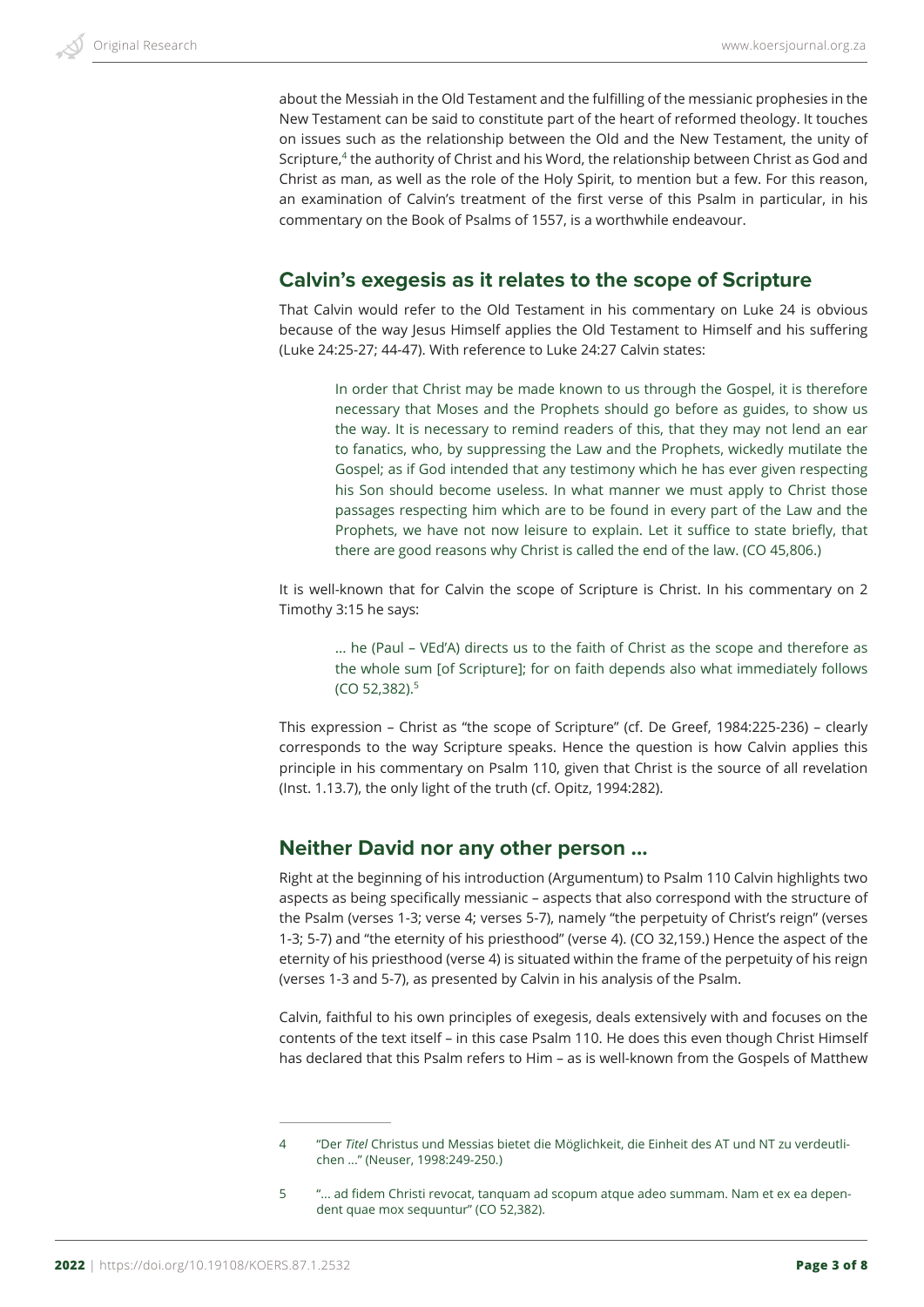and Mark<sup>6</sup> and as mentioned by Calvin in his discussion of verses 1-3:

Having the testimony of Christ that this Psalm was penned in reference to Himself, we need not apply to any other quarter for the corroboration of this statement; and even supposing we neither had his authority, nor the testimony of the apostle, the Psalm itself cries that it would admit of no other interpretation ... (CO 32,159)<sup>7</sup>

Calvin next turns to the text at hand and, within the context of the dispute with the Jews as to whether Psalm 110 refers to Christ or not, comes to a conclusion about the application of this Psalm – one which singles it out from all the other Psalms:

... the truths here stated relate neither to David nor to any other person than the Mediator alone. (CO 32,159.)

With "the truths" he means in the first instance the perpetuity of Christ's reign and the eternity of his priesthood. This first aspect – the perpetuity of Christ's reign – is expressed by Calvin already in his translation of "Adonai" in verse 1 (CO 32,159)<sup>8</sup> and in verse 5 (CO 32,165) with the Latin "Dominus", i.e. "the Lord". In both instances "the Lord" is mentioned in relation to his reign through the use of the important expression "at the right hand" of Yahweh.

# **The Lord of David his father (CO 32,161)**

In his treatment of the authorship by of Psalm 110 by referring to the words, "a Psalm of David" (CO 32,159; CStA 6,316), Calvin has already touched on verse 1 as well, especially because of Christ's revelation in Matthew 22 and Mark 12, namely that David has penned this Psalm ("in the Spirit" – Matthew 22:43) with reference to Christ. As Calvin turns to a detailed treatment of verse 1, he does not repeat this aspect, but rather clarifies its significance.

What is particularly striking is the deeply contemplative way in which Calvin discusses the first clause of Psalm 110:1, which is translated by him as "Dixit Iehova Domino meo". He mentions three facets of this verse that "might to some extent be applied to the person of David". Firstly, David's ascent to the royal throne was in no way illegal; secondly, he did not make his way to the throne by nefarious artifices; thirdly, he was not raised to it by the fickle suffrages of the people. In contrast to these worldly ways, it was by the direct authority of God that David reigned over Israel. But Calvin quotes Romans 13:1 when he says it "may be justly affirmed of all the kings of the earth, that they have been placed upon their thrones by the hand of God, for the kingdoms of this world are appointed by the decree of heaven and there is no power but of God" (CO 32,160). The first point Calvin is making, is that there is a difference between David's kingship and that of all the other kings. "God indeed invests kings with authority, but they are not consecrated as David was that like him, in consequence of the holy anointing oil, they might be elevated to the rank of Christ's vicegerents." (CO 32,160.) Other kings, although they hold their position by the will of God (Calvin refers to Psalm 82 in this regard), "are not clothed with that sacred majesty by which David was honoured to be an image ('imago') of God's only begotten Son" (CO 32,160).<sup>9</sup>

This theme – the difference between all other earthly kings on the one hand and the kingship of David by a Divine right on the other (CO 32,160) – is discussed comprehensively by Calvin.

9 De Greef (2006:253) regarding the concept of "imago".

<sup>6</sup> Matthew 22:43-45 and Mark 12:35-37; cf. also De Greef (2006:251,283).

<sup>7</sup> CO 32,159: "..., Psalmus ipse clamat se non aliam expositionem admittere."

<sup>8</sup> Meant is here *Adoni*, i.e. *Adonai* in the mode of address – the Lord said "to my Lord" (CO 32,159).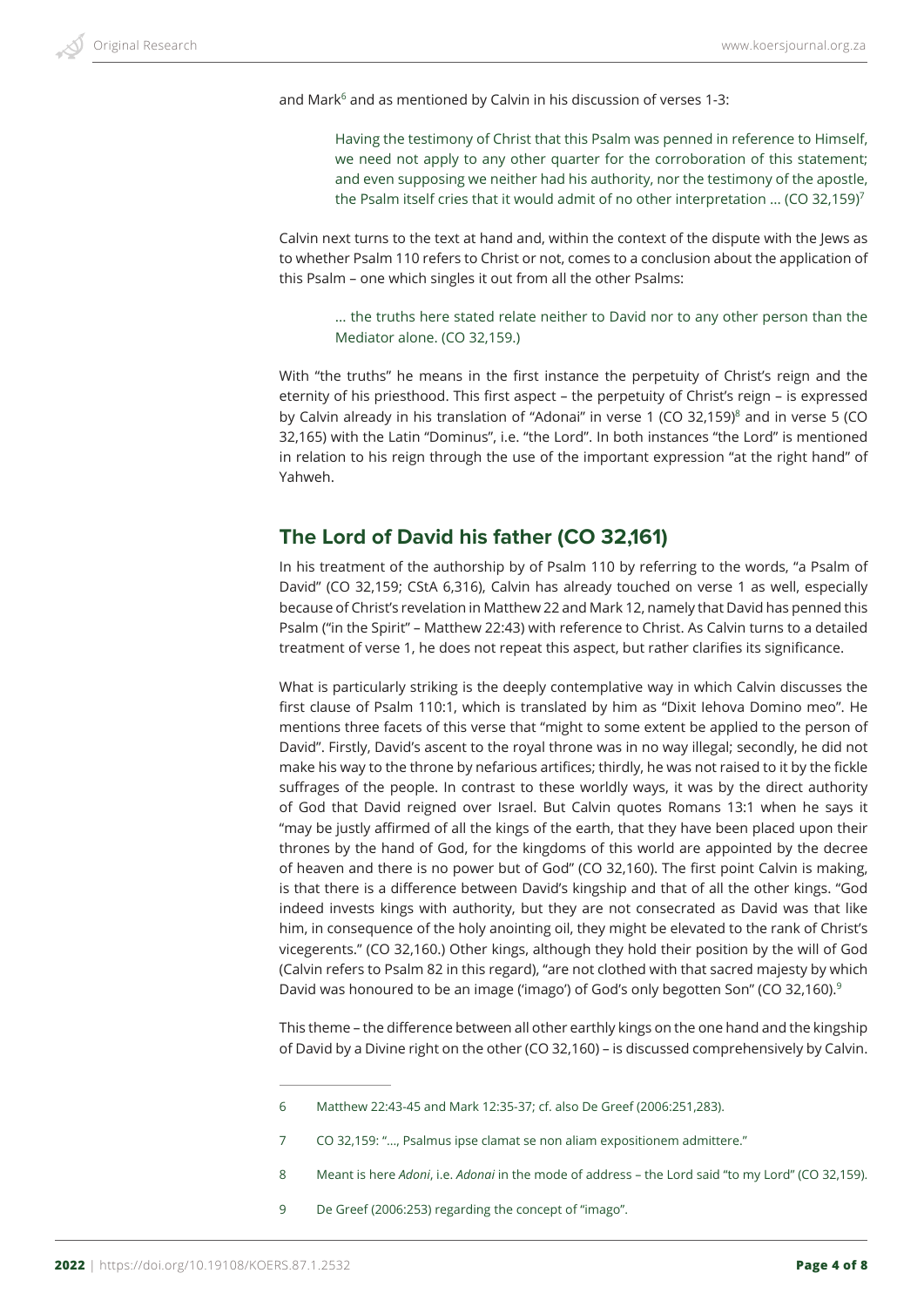However, he then returns to the argument in his introduction when he concludes:

That the whole of what is stated in this verse [Ps 110:1 – VEd'A] cannot be entirely and exclusively applied to David is very obvious from Christ's reply to the Pharisees, which can be read in Matthew 22:44. Because when the Pharisees said that Christ was to be the son of David, He said to them: 'How then is He by David himself called Lord?'

The Jewish arguments can, according to Calvin, be "easy repelled". First of all, he confirms that David is not speaking in his own name, but in that of the people (CO 32,160). This approach used by Calvin in Psalm 110 is not actually anything special. Calvin also uses it in his commentary on other so-called royal Psalms, and, as a matter of fact, in almost all the Psalms where the authorship of David can be established (see Russel, 1968). Secondly, Calvin mentions the "principle or maxim then generally admitted, that David spoke by the spirit of prophecy and consequently prophesied of the future reign of Christ" (CO 32,161; see also De Greef, 2006:229-230). This principle is, in fact, essential in Calvin's interpretation of Psalm 110. It thus not only applies to Psalm 110 (in which case it is clear because of Matthew 22:43-45 and Mark 12:35-37), but to other Psalms as well, since David is mentioned as "prophet" by Jesus Christ Himself (Russel, 1968:39-41). In Psalm 110, however, the case is even clearer, as Calvin comments:

This principal of interpretation being admitted, it is plainly to be inferred that he had a reference to Christ's future manifestation in the flesh, because He is the sole and supreme Head of the Church. (CO 32,161.)<sup>10</sup>

Calvin states that the following part of verse 1a strengthens his exposition of the first part, "Yahweh said to my Lord". It is beyond question that "the Lord" in the text of Psalm 110:1a is referring to Christ, as

... it also follows, that there is something in Christ more excellent than his humanity, on account of which He is called the Lord of David his father. (CO 32,161.)

## **One King is chosen ...**

Having expounded the first part of verse 1a, "Yahweh said to my Lord", in which Calvin concludes that Christ is the Lord of David, his forefather, he continues commenting on the second part, "sit at my right hand". Calvin explains that earthly kings may indeed be said to sit at God's right hand, inasmuch as they reign by his authority.

Here, however, something loftier is expressed, in that one king is chosen in a peculiar manner and elevated to the rank of power and dignity next to God, of which dignity a trace only appeared in David, while in Christ it shone forth in perfect splendour [clearness]. (CO 32,161.)

In a certain sense Calvin is again treating David as a type (typus) of Christ (cf. Selderhuis, 2000:66). However, he immediately downplays the implications by emphasizing the fact that in the case of David only a "trace" of the dignity of reigning at the right hand of God is visible, while in the case of Christ it shines in flawless brilliance.

It is striking that Calvin speaks here also of the "spirit of prophecy" (of the spiritu prophetico). (CO 32,161.)

... as God's right hand is elevated far above all angels, it follows that he who is

10 CO 32,161: "quia summum est et unicum ecclesiae caput."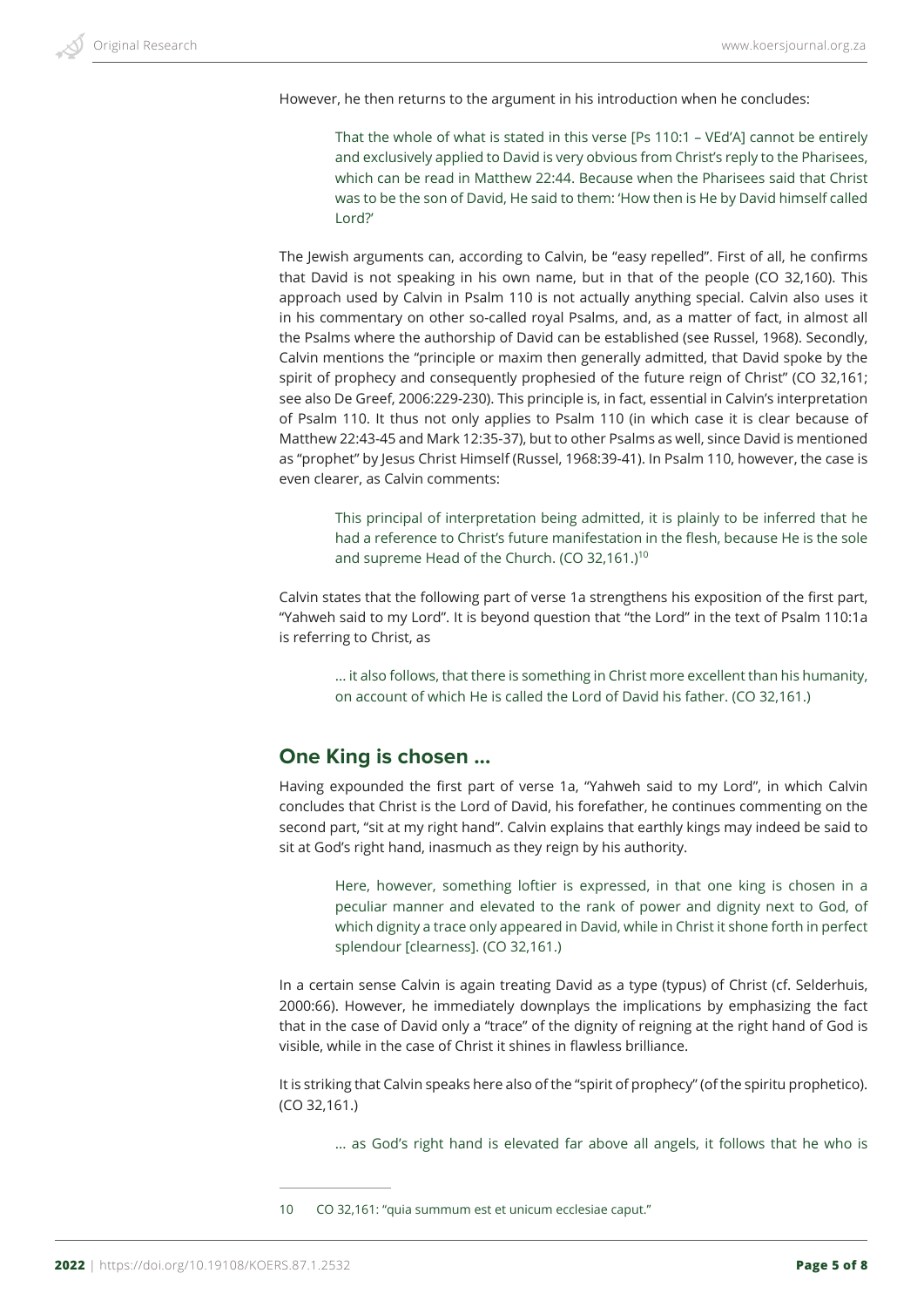### seated there is exalted above all creatures (CO 32,161).

Therefore, Calvin says, "we will not maintain that angels were brought down from their high estate to be put in subjection to David" (CO 32,161). "Quid ergo superest, nisi ..." (CO 32,161), Calvin recommences, "hence what does remain otherwise than ..." that by "... the spirit of prophecy Christ's throne is exalted far above all principalities in heavenly places?" (CO 32,161.)

Calvin explains that the expression, "sitting at the right hand", is one borrowed from the cultural custom of that time, used in relation to earthly kings. The use of this expression in Psalm 110:1a intends to show that the person sitting at the right hand of the king is said to be next to him in a position of delegated power.

... hence the Son, by whom the Father governs the world, is by this session (sessionem) represented as metaphorically (metaphorice) invested with supreme dominion. (CO 32,161.)

After this explanation of the metaphorical use of the expression of the Lord (Adonai) "at the right hand of the Lord (Yahweh)", Calvin continues with an exposition of verse 1b.

## **... prostrate at Christ's feet<sup>11</sup>**

As there is no doubt at all that the title "my Lord" refers to the Lord Christ in Psalm 110:1a, Calvin launches straight into his explanation of verse 1b, "until I make thine enemies thy footstool":

By these words the prophet affirms that Christ would subdue all the opposition which his enemies in their tumultuous rage might employ for the subversion of his kingdom ... (CO 32,161).

What is striking in this sentence is the biblical way in which Calvin speaks about David as a prophet – much like the New Testament speaks about David. The following aspects come to the fore as Calvin continues his explanation:

First, the one mentioned above, that all opposition to Christ's reign (the reign of "my Lord" – verse 1a) is going to be subjected to Him.

Second, "the kingdom of Christ would never enjoy tranquillity until he had conquered his numerous and formidable enemies. Even if the whole world should direct their machinations to the overthrow of Christ's royal throne, David here declares that it would remain unmoved and unmoveable, while all they who rise up against it shall be ruined." (CO 32,161.)

The point Calvin is making with this second aspect is that we should learn that "however numerous those enemies may be who conspire against the Son of God [...], they shall, by the greatness of his power, be laid prostrate at Christ's feet [sub pedibus Christi]." (CO 32,161.) Calvin underlines that this prophecy (propheta) will not be accomplished before the last day,

… it must be that the kingdom of Christ will be assailed by many enemies from time to time until the end of the world ...

Referring to 1 Corinthians 15:24 Calvin points out that we should not think these words mean that Christ would

<sup>11</sup> "... sub pedibus Christi" (CO 32,161).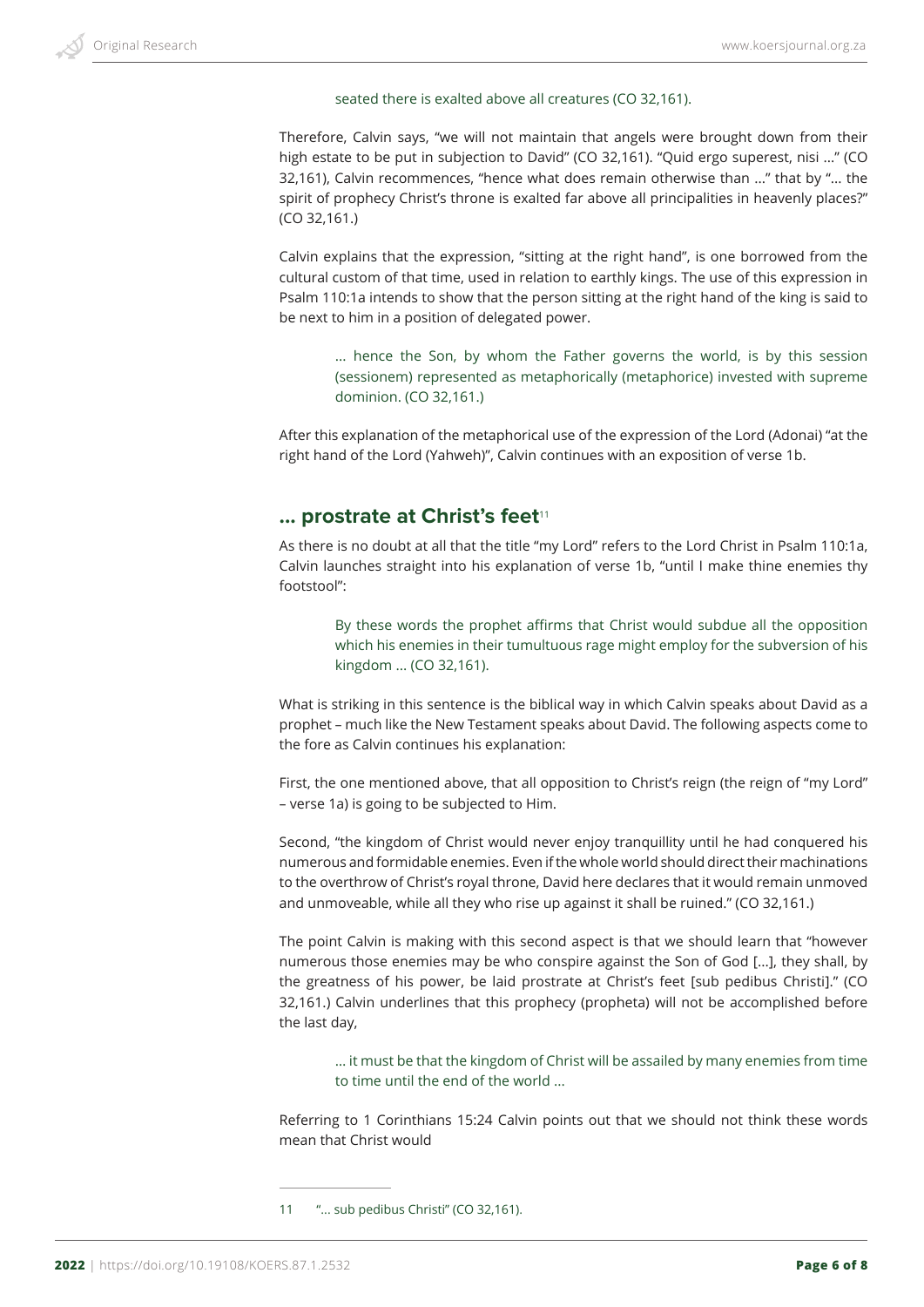cease to reign and become, as it were, a private individual; we are to regard them (these words – VEd'A) as describing *the manner [modum] of his reign* (emphasis – VEd'A), that is, that his Divine majesty will be more conspicuous (CO 32,161).

The theologically interesting aspect is the conclusion that Calvin draws at the end of his exposition of Ps 110:1, namely the fact of God's election. According to Calvin's exegesis, this passage (verse 1b) is solely about "the reprobate who fall under Christ's feet to their own ruin and destruction". (CO 32,161.) In the conclusion of his explanation of this clause, "until I make thine enemies thy footstool", Calvin repeats his view on election (cf. Selderhuis, 2000:293-294).

All mankind are naturally opposed to Christ, and hence it is, that ere they be brought to yield a willing obedience to him, they must be subdued and humbled. This he does with regard to some of them whom he afterwards makes partakers with him in his glory; while he casts off others, so that they may remain for ever in their lost state (CO 32, 161-162).

At the centre of his exposition of verse 1b, however, is the notion that Christ's Divine majesty will be most evident at the end, when He "delivers the kingdom to God the Father after destroying every rule and every authority and power" (1 Corinthians 15:24).

For he must reign "until he has put all his enemies under his feet" (1 Corinthians 15:25 – cf. the English Standard Version; emphasis of prophecy from Ps 110:1 – VEd'A).

Calvin is thus faithful in his analysis of verse 1b, expounding it in accordance with his principle that biblical exegesis should be "in line with Scripture's understanding of itself" (Russel, 1968: 39; cf. also De Greef, 2006:222-225).

## **Conclusion**

In Calvin's exposition of Psalm 110:1 – as in his introduction to his commentary on Psalm 110 as a whole (Argumentum), as well as in his introductory notes to verses 1-3 – Calvin emphasises the significance and consequences for the church (as well as for the world) of Yahweh saying to the Lord Christ that He will be raised to the right hand of the Father, and that His enemies will be subjected beneath his feet. It is therefore clear that he is expanding on the first sentence of his introduction, especially regarding Christ's reign:

In this Psalm David sets forth the perpetuity of Christ's reign and the eternity of his priesthood; and, in the first place, he affirms that God conferred upon Christ supreme dominion, combined with invincible power, with which He either conquers all his enemies, or compels them to submit to him ... (CO 32,159).

The rest of Psalm 110, verses 2 to 7, is addressed in the rest of the Argumentum and is dealt with in the remaining part of his commentary on this Psalm. The overwhelming significance of this investigation into his commentary on verse 1 is that it confirms the notion that Calvin's Christology (cf. Selderhuis, 2000:63 as well as note 5 in CStA 6,321) is found in his understanding of the Psalms within the context of the rest of Scripture. Without imposing any preconceptions on the text Calvin expounds the Hebrew text of this verse in a logical and – for the congregation – understandable way. Calvin's exegesis stays within the frame Christ Himself provided when He explained it in Matthew 22 and Mark 12. Calvin thus remains faithful to the text being expounded, but – as always – he does so within the whole history of revelation. As a result, his commentary of Psalm 110:1 is an exegetical masterpiece. Not only is it an example of exegesis for the church – the individual believer as well as the congregation – it is simultaneously a striking example of the faithful combination of biblical exegesis and sound theology.